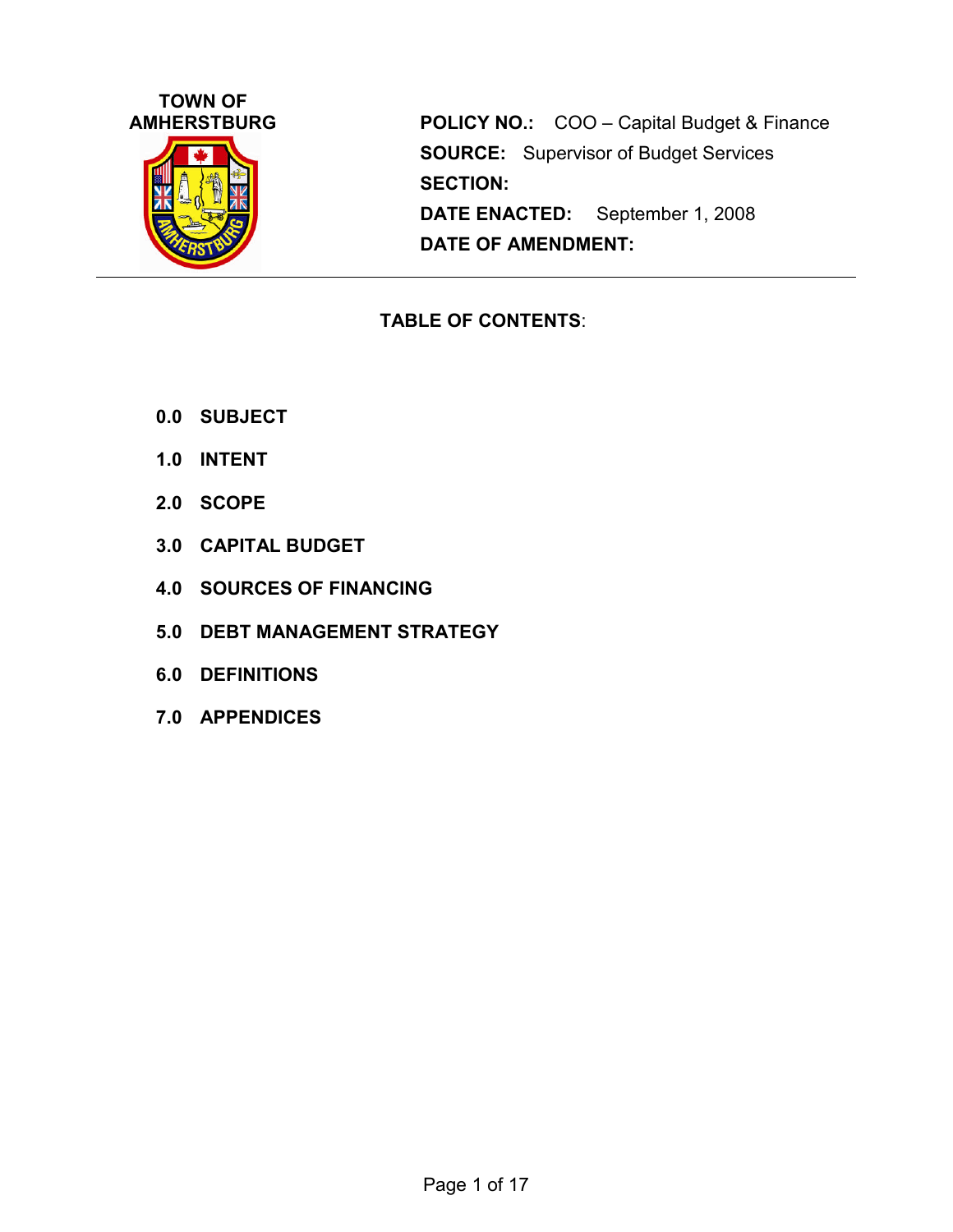## **0.0 SUBJECT:**

Capital Budget & Capital Finance Policy

#### **1.0 INTENT:**

The capital budget is an important planning tool, it allows the Town to provide for the necessary infrastructure to maintain or enhance future service levels. Through capital budgeting, the Town can plan future operating budget expenditures, debt repayment and potential reserve fund needs in order to manage the financial position of the Town over a five to ten year period. In addition, the capital budget provides the basis for the implementation of the official plans, master plans and strategic plans and also provides the financial mechanism to implement Council's planning and fiscal policies.

#### **2.0 SCOPE:**

This policy applies to all Town departments, boards and commissions, agencies and other organizations falling within the reporting entity of the Town. Also included in the scope of this policy are all capital activities, projects and programs performed by the Town of Amherstburg.

## **3.0 CAPITAL BUDGET:**

The capital budget is a multi-year financial plan, forecasted over a five year timeline. The budget provides for the planning of future financial resources required to finance the capital expenditure. The Capital budget should also identify the future financial resources to be allocated from the operating (revenue fund) budget to use and maintain the capital asset.

This policy supports a disciplined approach that reflects the Town's strategic plan of reducing its debt servicing. The capital budget will be reviewed by management and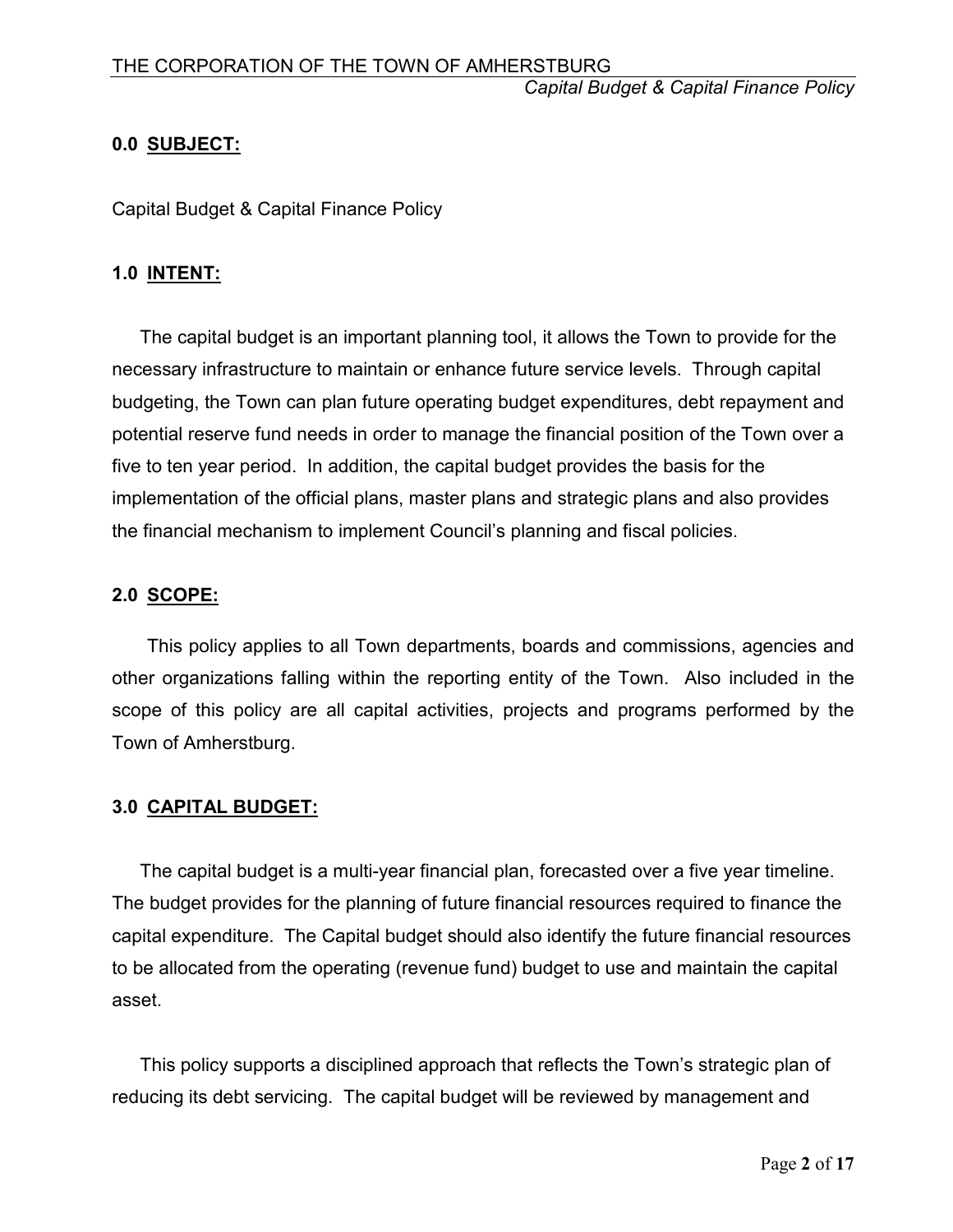council to ensure the Town has the financial capability to cover the costs over the long term, through its various sources of funding.

## 3.1 Timelines

- 1. Preliminary review of Capital issue papers by the Chief Administrative Officer, Treasurer and Supervisor of Budget Services.
- 2. Approval of Capital Issue Papers by Management Review Team.
- 3. 1st review of the Capital Budget by the Management Review Team.
- 4. 2nd review of Capital Budget by Management Review Team.
- 5. 1st review of Capital Budget by Council.
- 6. 2nd review of Capital Budget by Council.
- 7. Public Information Session for Operating and Capital Budgets.
- 8. Final Approval of Operating and Capital budgets.

#### *Preliminary Review of Capital Issue Papers*

The initial phase of the budget cycle involves the collection of information on the future capital requirements of the Town. The preliminary review would identify all projected new capital projects and the related expenditure requirements and a review and evaluation of current ongoing projects to confirm or amend their future expenditure requirements.

The capital budget preparation requires extensive communication and a co-ordinated effort with staff responsible for budget allocations. To be successful teamwork is required from all department managers.

User department managers are required to identify new capital needs for maintaining and enhancing their service objectives **(See Appendices 1 & 2)**. Identification of these needs can arise from many different sources, some examples are: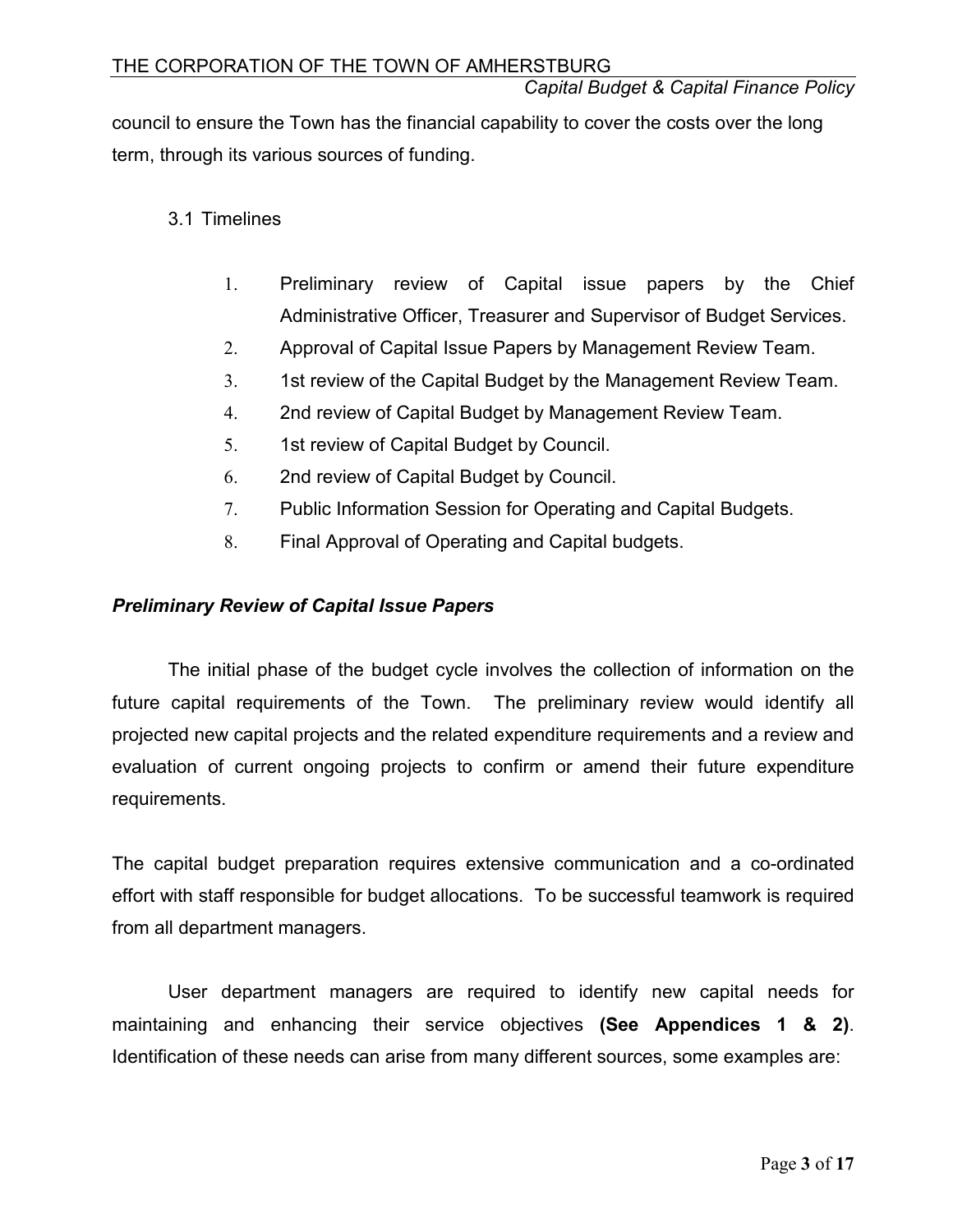- Master plans
- Strategic plans
- Official plans
- Community committee input
- Service development or enhancement objectives
- Council requests
- Review of asset inventory (for replacement)
- Provincial or Federal Government initiatives
- Emergency issues (Health & Safety)
- Joint initiatives with other local municipalities, the County or community groups

## *Approval of Capital Issue Papers by Management Review Team*

The Management Review Team (Team) represents all user departments and assists with the evaluation of timelines for carrying out the process. The Team consists of the Chief Administrative Officer, Treasurer, Supervisor of Budget Services plus one to three members of management. The one to three members are selected by the Chief Administrative Officer. The Team will consider the need for additional policies related to the capital budget. Lastly the Management Review Team will review the information submitted i.e. issue papers regarding capital requests.

As resources are not available to finance all capital issue papers submitted the Team will rank and prioritize the various capital projects a H(igh), M(edium) or L(ow) based on the Town's strategic objectives. A comment will be provided to substantiate or explain the rationale as to why a particular priority has been assigned to a respective project.

The CAO, Treasurer and Supervisor of Budget Services will have the responsibility for assigning internal sources of financing (reserves, tax levy etc.) and for recommending which projects should be debentured financed. The operating budget impact of the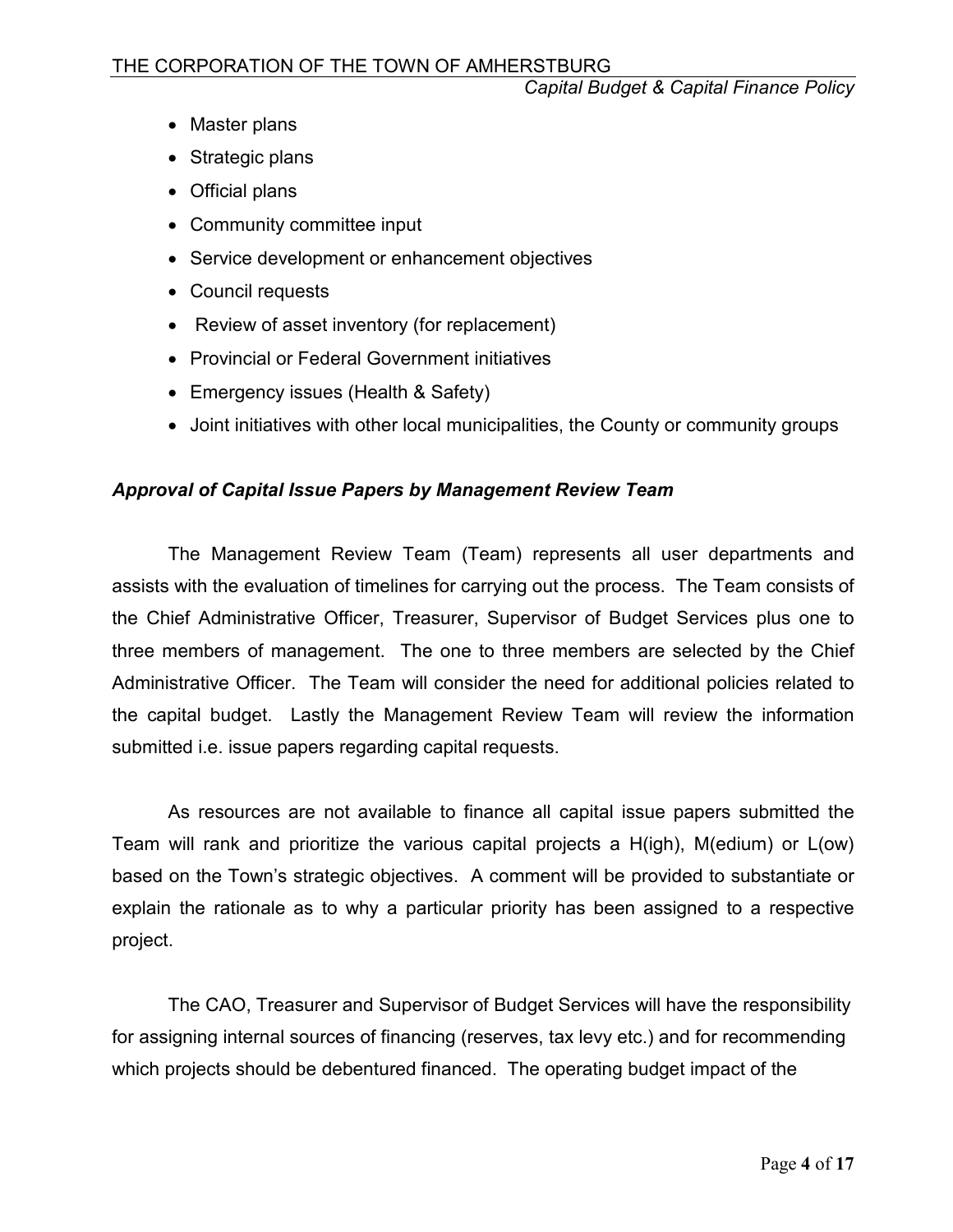capital project (net of associated revenue) is to be projected for each year of the forecasted period.

In addition to new projects, existing projects, which have been previously approved by council that are not complete, will also have to be reviewed. The status of the emerging costs versus the approved budget and the timing of the remaining expenditures will have to be documented and reviewed **(See the Work-in-Progress sheet – Appendix 3).**

The Work-in-Progress is a key review for the capital budgeting process since delayed projects or projects coming in under budget may free up financial resources. Alternatively, projects that experience cost overruns, if approved by council, will call on financial resources. The expenditures to date and financing applied to the approved project to date are new elements to be included on the Work-in-Progress sheet. Therefore it is important to distinguish between previously committed projects from new projects since previously committed financing will reduce funds available for the new budget cycle.

## *Review of Capital Budget by Council*

It is essential that staff and Council are committed to working together. Two-way communication is critical to sustain and direct energies towards incorporating the Town's strategic focus into the budget. Council's input to the process is imperative as it will establish the direction the Town will take over the short to medium term. The capital budget affects future operating expenditures, therefore guidance should be sought to ensure that the desired service levels and tax levels are managed and planned. Council remains legally responsible for all budget decisions.

The Town will formally present an Administration recommended capital works program to council. The following will be communicated:

• Identification and prioritization of capital projects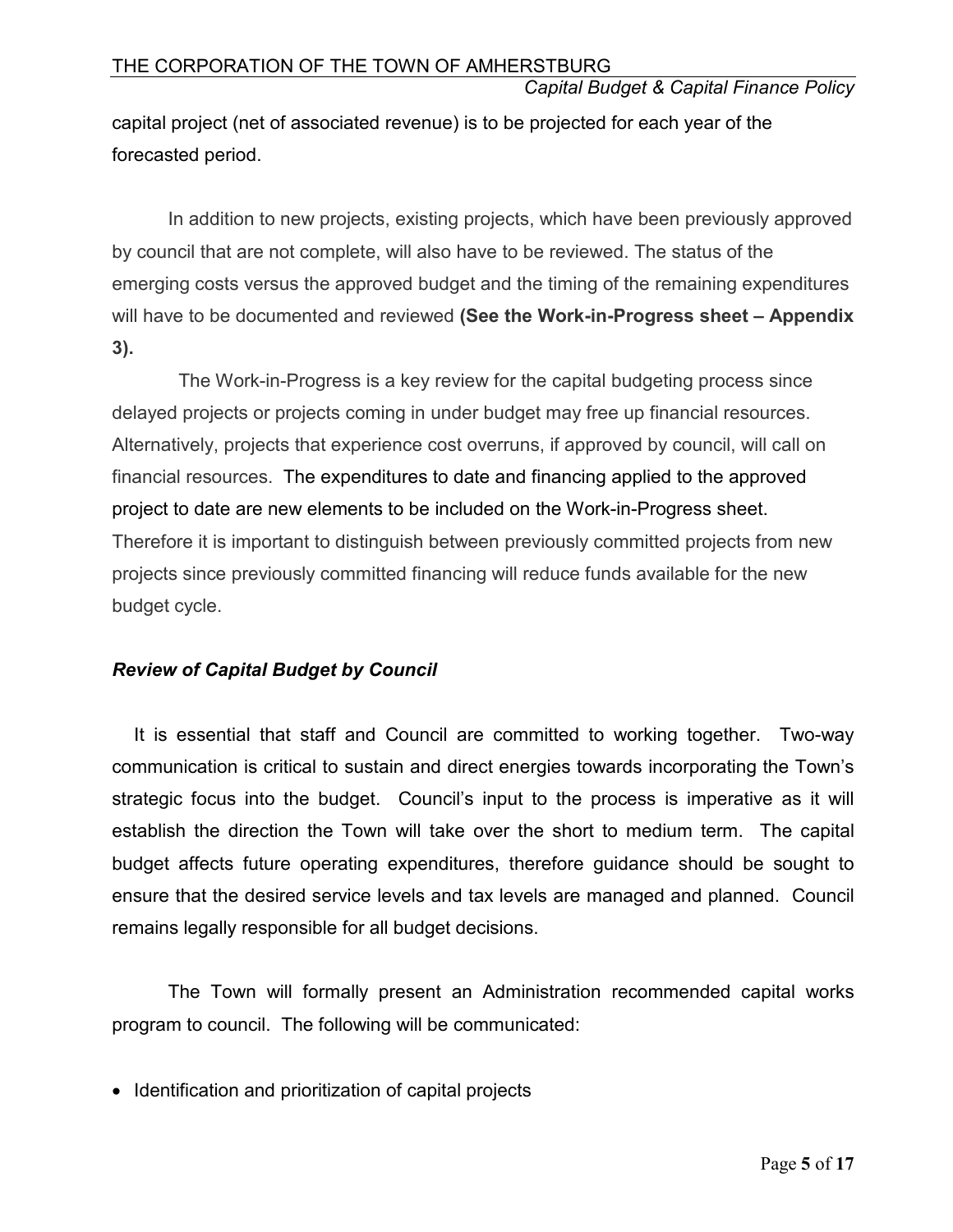- Summary of Works in progress and financial commitments made to date
- Summary of Capital spending by service
- Summary of Funding Sources
- Summary of Debt amounts anticipated
- Long term impact on tax and user rates
- Listing of works that did not get included in the capital program

When the five year projection is presented it is noted that only the current year's projects are approved whereas year two and forward represent a forecast for consideration with approval in subsequent years.

#### *Public Information Session*

The community is given the opportunity to provide feedback on the draft capital budget. The timing, location and types of services the Town is planning to construct is presented along with a summary of the financial implications.

## *Final Approval of Budget by Council*

The capital budget is developed and given final approval at the same time as the operating budget. The Town of Amherstburg recognizes the operating and capital budgets are inter-related, however the capital budget will be prepared and approved "in principal" in advance of the operating budget. Council will give final approval to the Capital budget once the financial impact on the operating budget is approved.

Approving the capital budget approved early in the fiscal cycle gives the Town several advantages. Projects can be tendered early in the construction season, thereby achieving optimal tender prices. It also helps spread the heavy workload associated with the budget process over a longer period of time, thereby achieving a more efficient use of staff and resources.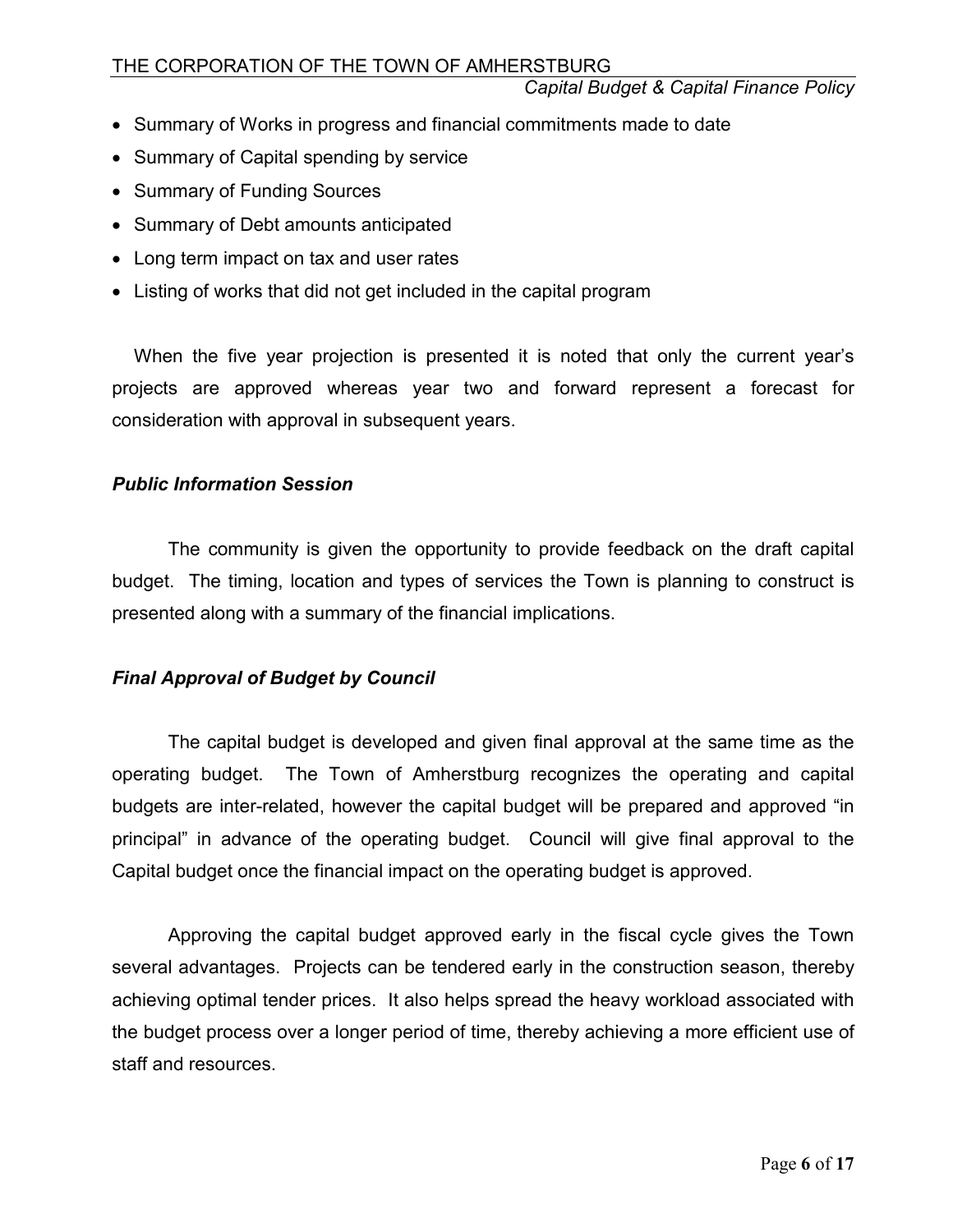After final approval the capital plan is adjusted, subject to council approval, when the following circumstances occur:

- 1. Emergency capital requests are received,
- 2. There are changes to the Town's financial capacity (e.g. new grants),
- 3. There are changes in strategic priorities (e.g. mandated by higher levels of government).

## **4.0 SOURCES OF FINANCING**

Sources of capital funding can be categorized into three main groups:

- 1. **External sources** of financing include other government subsidies and grants (both federal and provincial), fundraising or donations, third party contributions under public/private partnership arrangements, etc.
- 2. **Internal sources**, external sources, and debt or lease financing. Internal financing sources include to transfers from other town funds (i.e. operating or reserves) or sales of existing assets.
- 3. **Debt or lease financing** includes external borrowing and other long term repayment obligations.

## **4.1 EXTERNAL SOURCES OF FINANCING**

Fundraising programs can be sources of financing for recreation or cultural projects which are of community interest. Common examples include construction of new arenas, community centres, pools, parks, libraries, etc. This funding source should not be ignored; however, realistic objectives should be established before initiating a project.

## 1. **GRANTS**

The form of external financing includes subsidies and grants from the federal and provincial governments.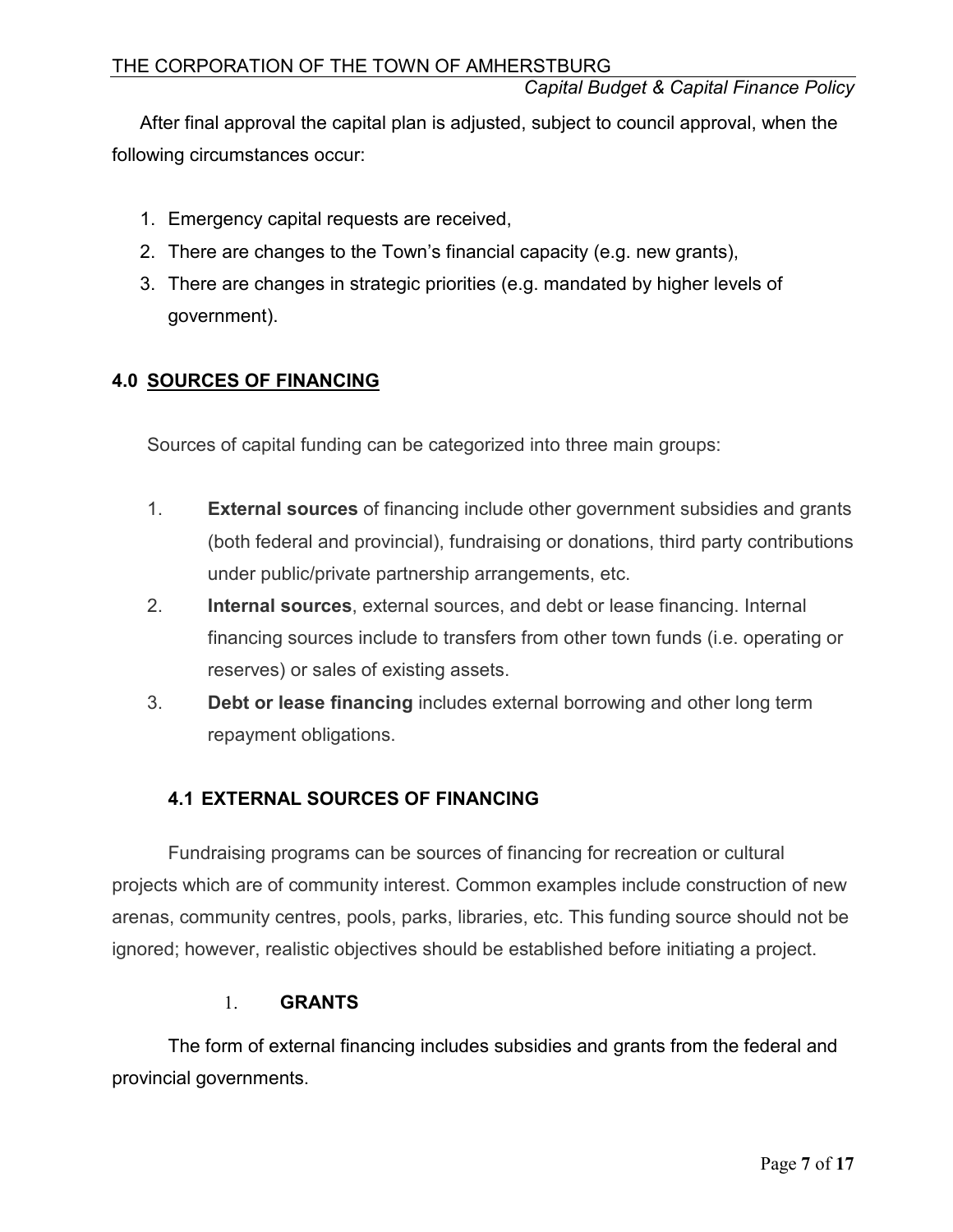#### 2. **DEVELOPMENT CHARGES**

The Development Charges Act provides the statutory basis for the recovery of growth-related capital expenditures from new development to help municipalities pay for increased capital costs required because of increased needs for services arising from development. The Town will levy a charge per unit of new residential construction in order to fund this reserve which will be used to fund specific municipal services.

#### 3. **DEVELOPER FEES**

This form of external financing is related to residential development contracts. The Town will enter into an agreement with a developer.

#### 4. **OTHER**

From time to time additional sources of external fundraising become available that is not typical of municipal financing, e.g. a bequest from a will.

#### **4.2 INTERNAL SOURCES OF FINANCING**

Internal financing are the transfers of funds from the current year operating budgets or existing reserves to assist in financing capital works. These sources are a way of eliminating or reducing their reliance on debt issuance. Successful use of internal funding requires longer term planning to manage these resources in order to reduce fluctuations in budgeted financial requirements from year to year.

The Town provides for a portion of its total annual operating budget to be set aside each year exclusively for capital expenditures. These allocations are normally referred to as "transfers to capital" or "current contributions to capital." These allotments, which are set aside annually, may not be immediately required from one year to the next. The amounts not required are transferred to a reserve for future capital use. This pre-planning will smooth the impact on the operating budget over a period of years, so that erratic tax rate movements are not experienced.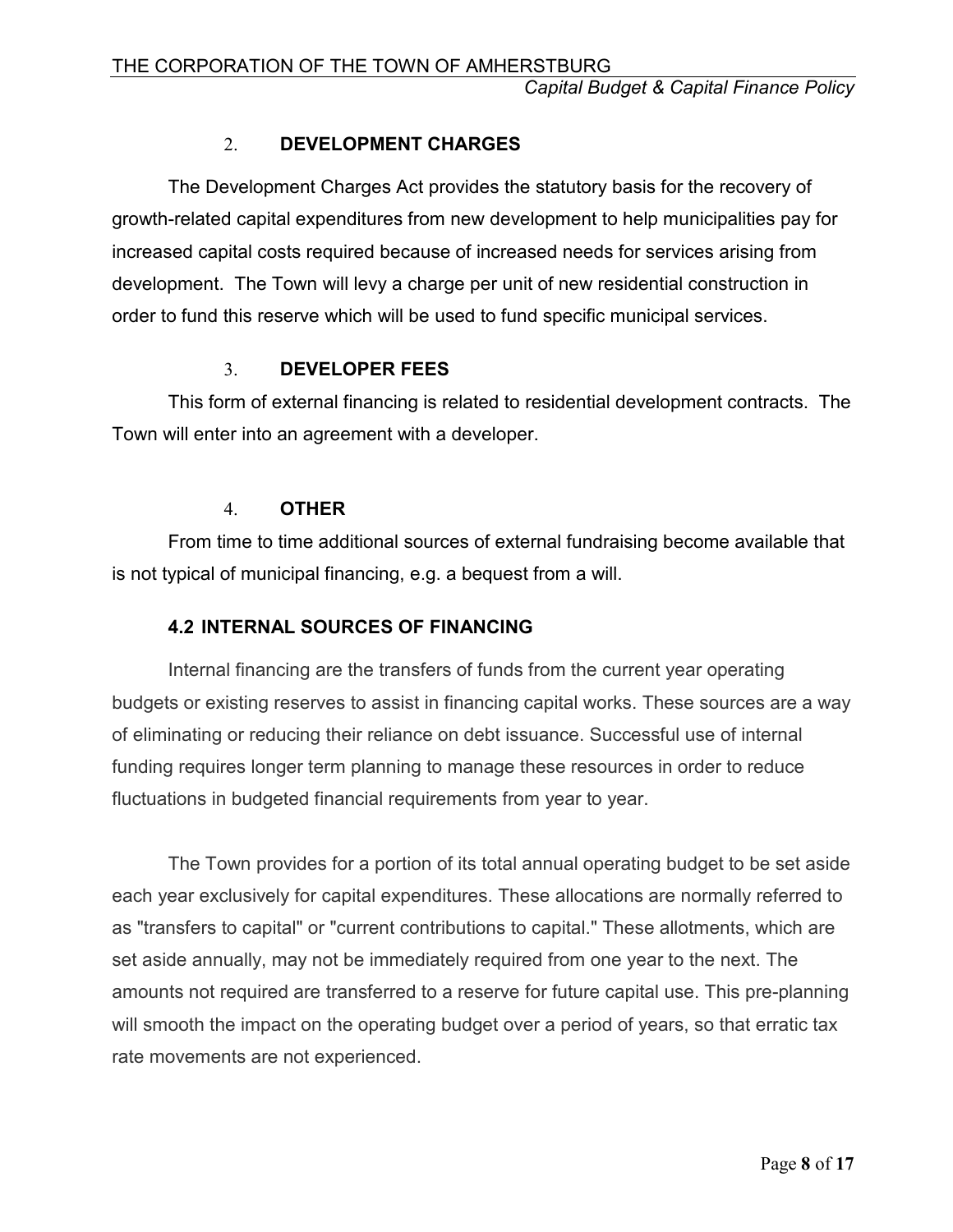## **4.2.1 RESERVES**

Reserves and reserve funds are accumulated net reserves which are set aside for future Town expenditures. The future need does not have to be specific, and the reserve does not have to be segregated from other municipal assets. Reserve funds may be either obligatory or discretionary.

- An **obligatory** reserve fund is created whenever a statute requires that monies received be segregated from the general revenues of the Town. Examples are revenues received under certain provisions of the Development Charges Act, Planning Act, or Municipal Act., which include development charges, etc.
- Council may establish **discretionary** reserve funds to earmark revenue for particular purposes for any future expenditure for which it may spend money. If a specific purpose has been defined as a condition, the revenue must be set aside in special purpose reserve or trust funds to be used only for these purposes.

A summary of different capital reserves often used by municipalities is provided below:

- **1. Equipment Replacement Reserve** This reserve provides for the future replacement of vehicles and equipment. A sum of money is provided in the operating budget and is transferred annually to this reserve to provide for the future replacement of these assets. The calculation is based on 1% of the tax rate plus 1% of the future value of the equipment inventory (fleet).
- **2. Computer Reserve** This reserve is established to assist the financing of future computer hardware needs of the Town. The allocation by department is based on a dollar per computing device. The dollar amount is 25% of the market value of the computer device.
- **3. Building Reserve** –This is a special reserve for the future acquisition of buildings and facilities. On an annual basis monies are set aside in the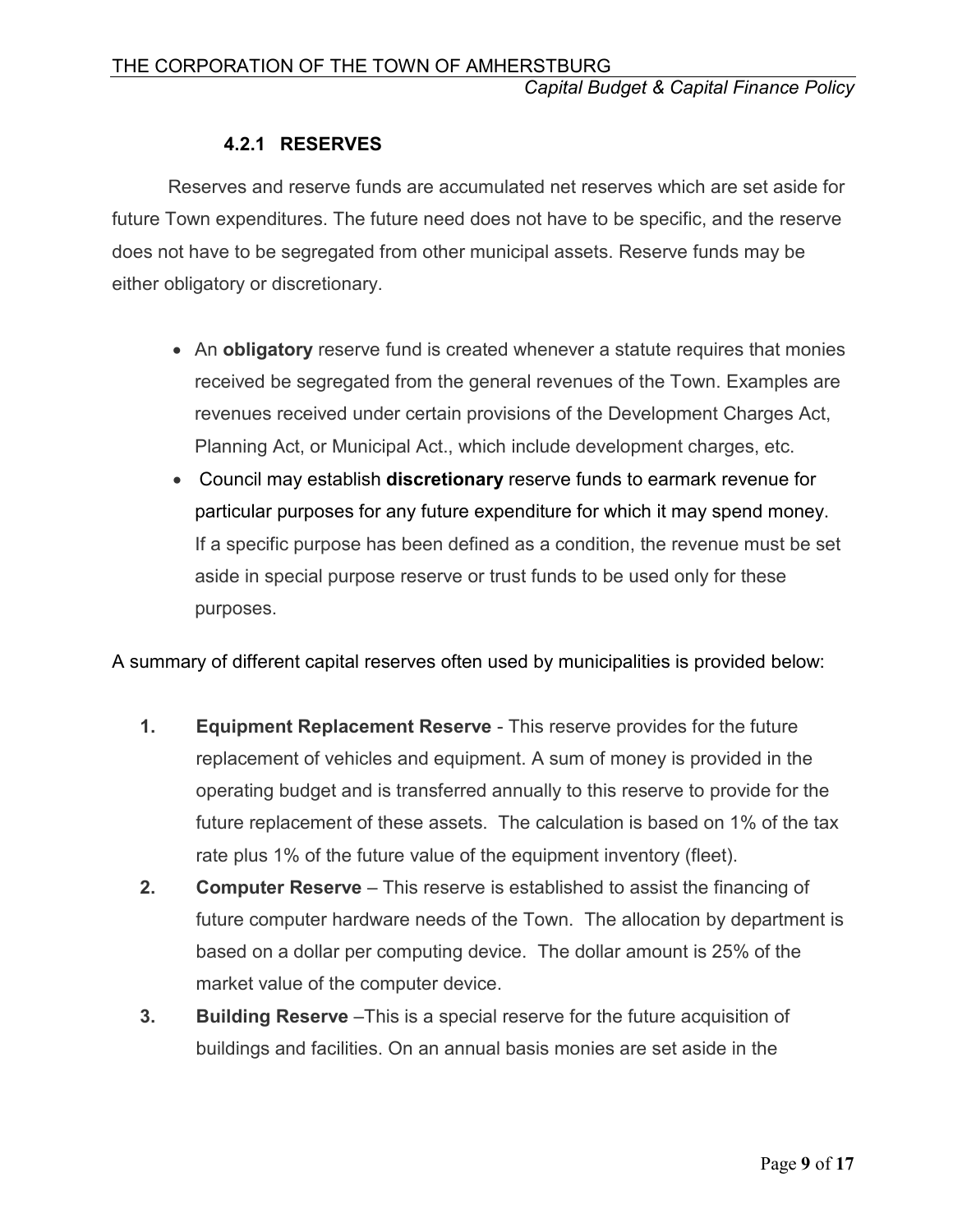operating budget to contribute to this fund. There are three ways to fund the reserve:

- a. 1% of the tax rate for major building renovations.
- b. An annualized amount for a specific building where the cost and timing are reasonably estimated (For example, Fire Hall, Public Works, Town Hall)
- c. Contributions from the sale of land & building assets
- **4. Capital Reserve** -Also referred to as a contingency reserve, this account provides for money to be set aside for either emergency purposes or to fund unexpected overruns in capital project expenditures. The allocation is 1% of the capital budget and annual capital surpluses from the previous year.
- **5. Deferred Capital Reserve** a reserve for approved projects that have not been started but have a funding source (e.g. operating revenue) related to the year of approval. The Work-in-progress sheet (Appendix 3) will be used to indicate the reason for the deferral.

## **5 DEBT MANAGEMENT STRATEGY**

Debt management is defined as the process of providing for payment of interest and principal payments on existing debt, and the planning for incurrence of new debt at a level which will optimize borrowing costs and not impair the financial position of the municipality.

A policy on debt management should strike an appropriate balance between establishing limits on the debt program and providing sufficient flexibility to respond to unforeseen circumstances and new opportunities.

#### **5.1DEBT PRINCIPLES:**

The following principal will apply for debt when issued for the needs of the Town:

#### **5.1.1** Operating Expenditures

Operating expenditures will not be debt financed beyond the current fiscal year.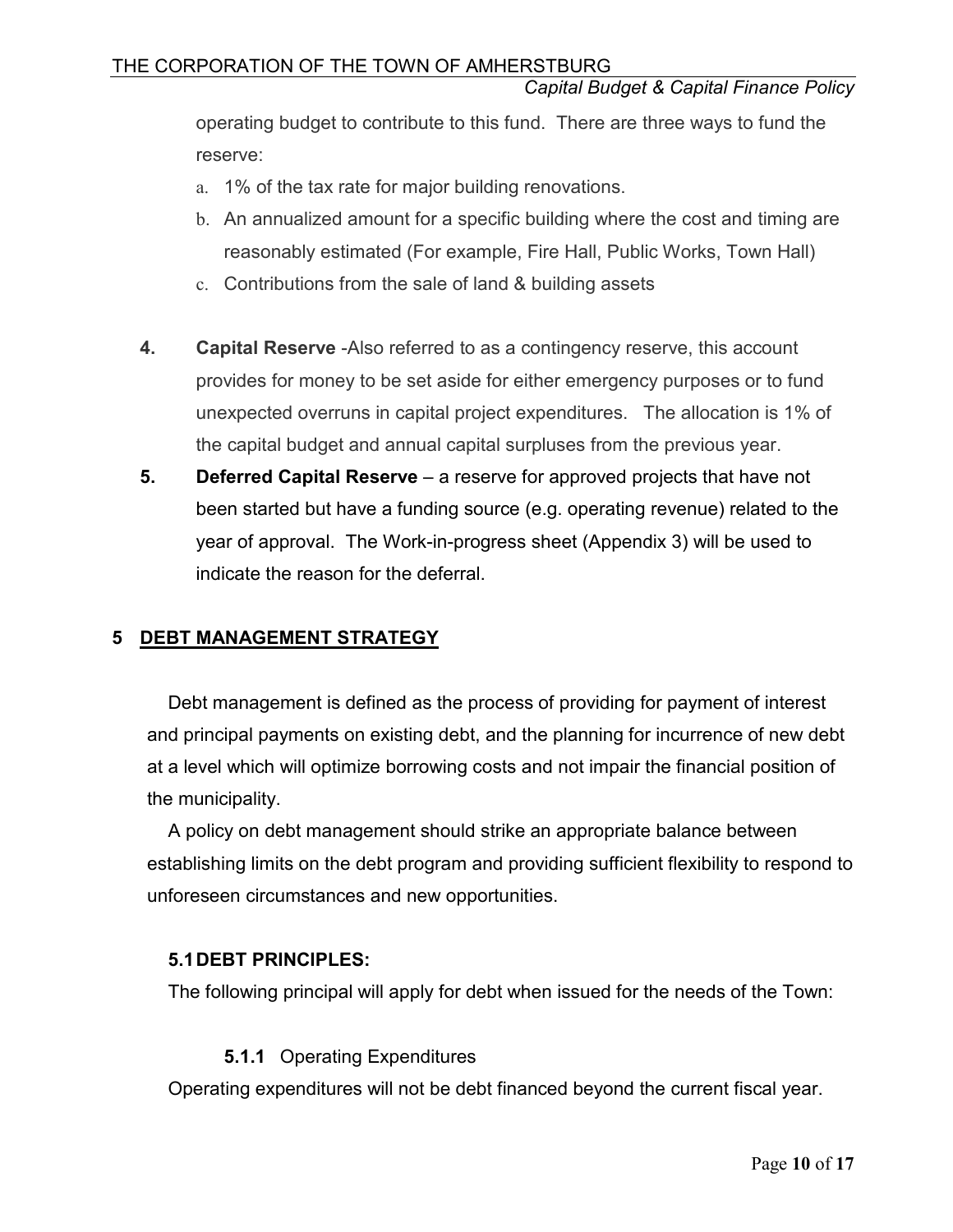## **5.1.2** Capital Expenditures

- **1.** Capital expenditures for the purchase of land and buildings, recreational and public works facilities, libraries and fire stations may be debt financed if other more effective sources of financing are not available;
- **2.** Capital replacement expenditures will not be debt financed unless the replacement value is more than 50% greater than the replacement financing available;
- **3.** Capital expenditures related to growth will not be debt financed unless the new costs exceeds the growth financing available and then only the overage may be debt financed;

## **5.1.3** Local Improvements

A request for debenture financing may not be made until either:

- **1.** The work undertaken has been completed, or
- **2.** A firm contract has been entered into whereby the cost of completing the undertaking has been established and construction of the work has commenced.

## **5.2TYPES OF CAPITAL FINANCING**

## **5.2.1 SHORT TERM - TEMPORARY LOANS (Under 1 Year)**

The Town may borrow from any one or combination of the following sources:

- a. Own reserves at market rates
- b. Bank line of credit
- c. Short-term promissory notes
- d. Bankers' Acceptances
- e. Any other form of short-term indebtedness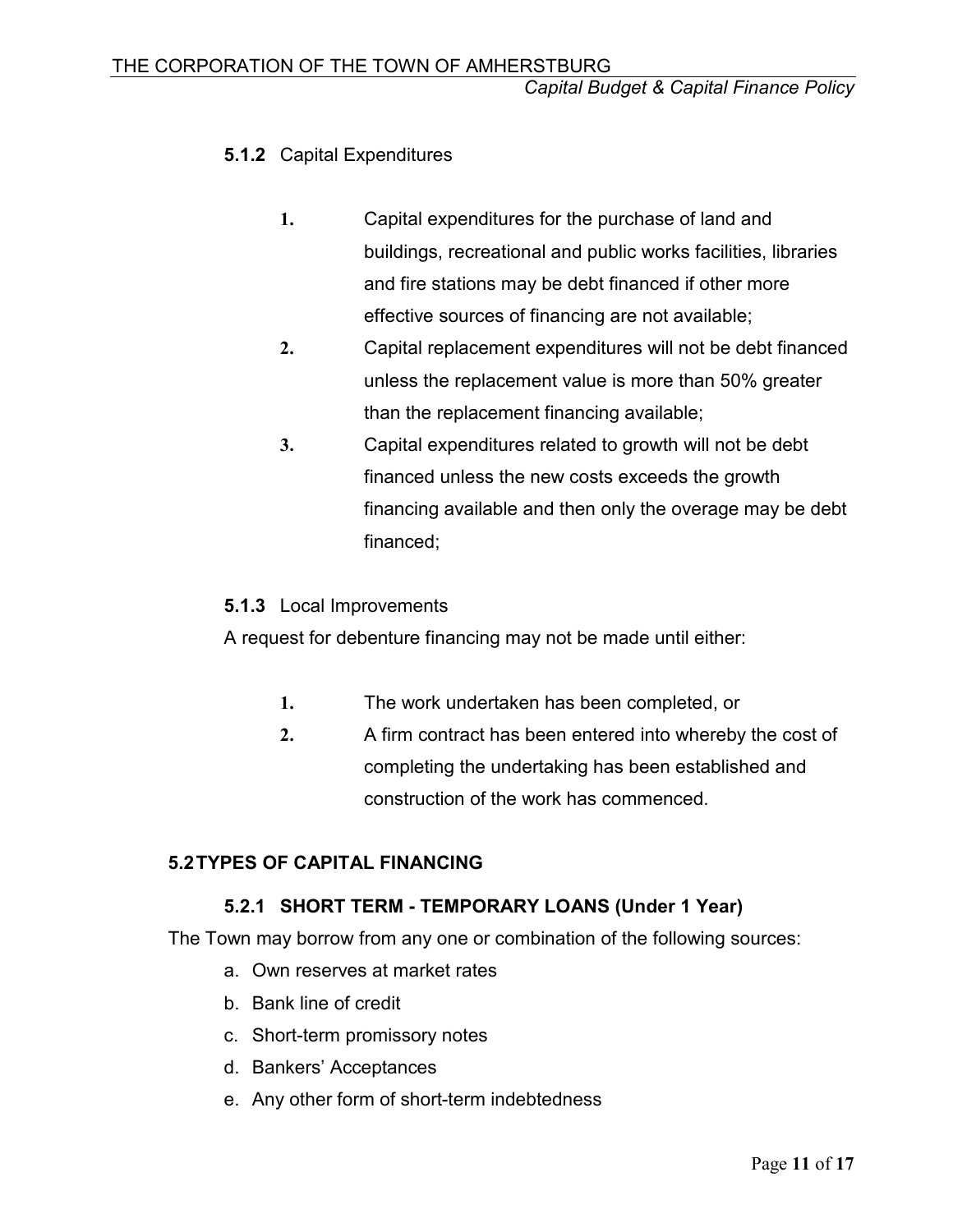To fund operational needs for periods of less than one year provided that the combined limit of borrowing from the above sources is subject to the limits set in the annual borrowing internal rules and restrictions.

## **5.2.2 MEDIUM DEBT – 1 TO 5 YEARS**

Medium term financing requirements for periods greater than one year but less than five years will be financed through any one or combination of:

- a. Operating and capital leases
- b. Term loans
- c. Promissory notes

## **5.2.3 DEBENTURES**

Long-term debt consists of debentures or other forms of debt issued on behalf of the Town of Amherstburg to finance assets over a period of not less than 5 years and not more than 30 years.

## **5.3 INTERNAL RULES & RESTRICTIONS**

The debt position of the Town is of interest to the provincial government and potential purchasers of the Town's debentures. The Ministry of Municipal Affairs and Housing regulates that a municipality should not commit to more than 25% of total own purpose revenue to service debt and other long term obligations without obtaining prior OMB approval. Information on the Town's long-term liabilities and debt charges is submitted to the province on an annual basis through the Financial Information Return.

The Town's annual debt servicing limit including short, medium and long-term debt is not to exceed 15% of the Town's previous year's net own source revenues, each application to issue debt subject to Council approval.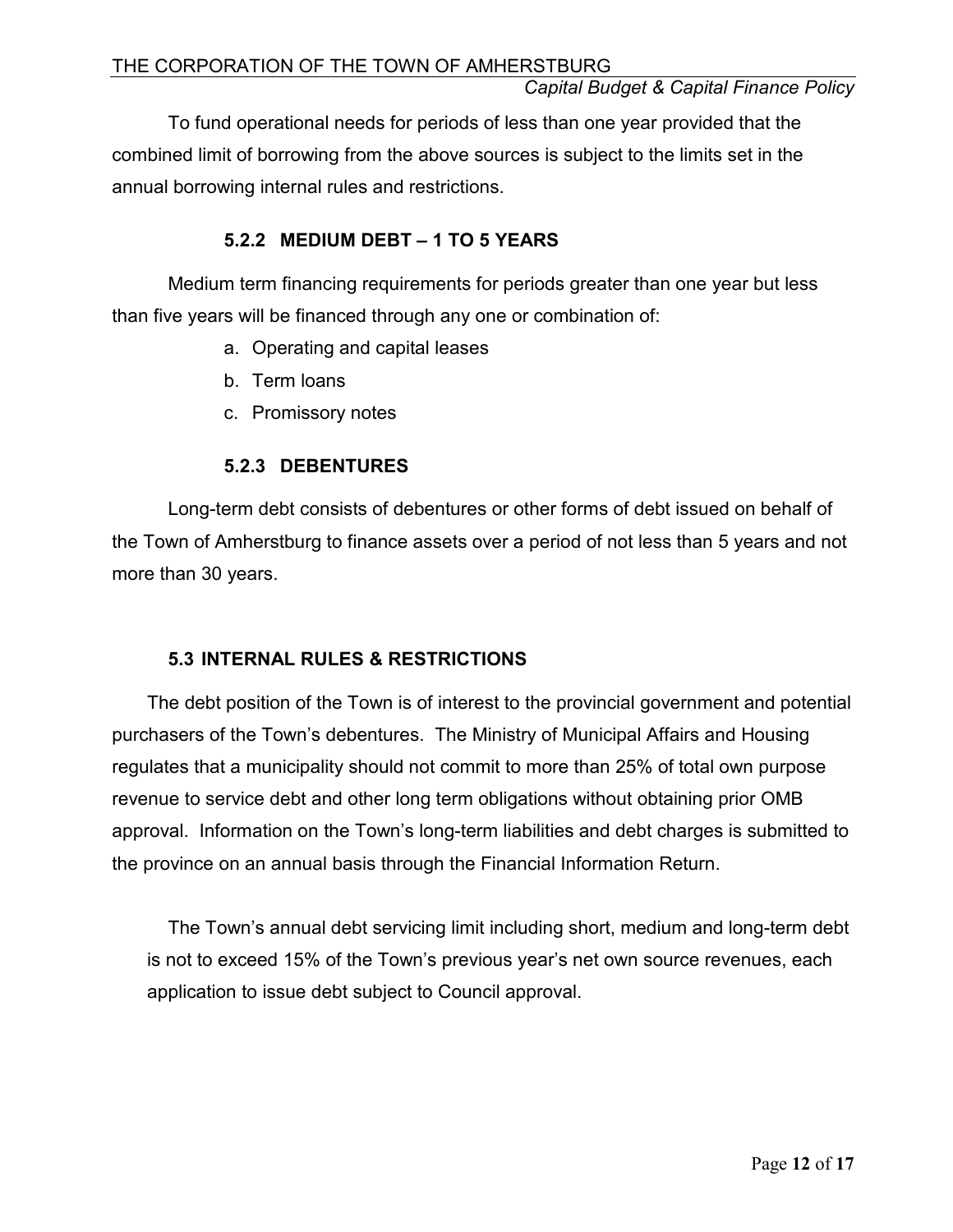## **6 DEFINITIONS:**

- **6.1Annual Budget:** A budget applicable to a single fiscal year for the Town.
- **6.2Budget:** A plan of financial operations embodying an estimate of proposed expenditures for a given period and the proposed means of financing tem.
- **6.3Current Budget:** The annual budget prepared for and effective during the present year for the Revenue Fund.
- **6.4Capital Budget:** A plan of proposed capital fund expenditures and the means of financing them from the current fiscal period and over a longer term planning horizon.
- **6.5Capital Fund:** The capital fund is used to accumulate the revenues and expenditures for the acquisition of or repair and replacement of the capital assets of the municipality. In general, capital assets refer to the building, equipment and infrastructure of the municipality. Included are municipal buildings, arenas, trucks, graders, roads, water/sewer systems and the like.
- **6.6Capital Activity:** A capital activity relates to a capital expenditure that is part of a capital project. Or the capital activity is a stand alone purchase or service with a specific time and budget.
- **6.7Capital Expenditure:** A capital expenditure is one that results in the acquisition, construction, development or betterment of a tangible asset.
- **6.8Capital Project:** A sequence of connected capital activities have on goal or purpose that must be completed by a specific time, within budget and according to specification.
- **6.9Capital Program:** A collection of capital projects to be incurred each year over a fixed period of years to meet the needs of a long term program.
- **6.10 Debenture:** A written promise to pay a specified sum of money called the face value or principal amount at a specified date or dates in future, called maturity dates, together with periodic interest at a specified rate.
- **6.11 Debt:** An obligation resulting from the borrowing of money or for the purchase of goods and services.
- **6.12 Debt Limit:** Maximum amount of gross or net municipal debt permitted with OMB approval as regulated by the province.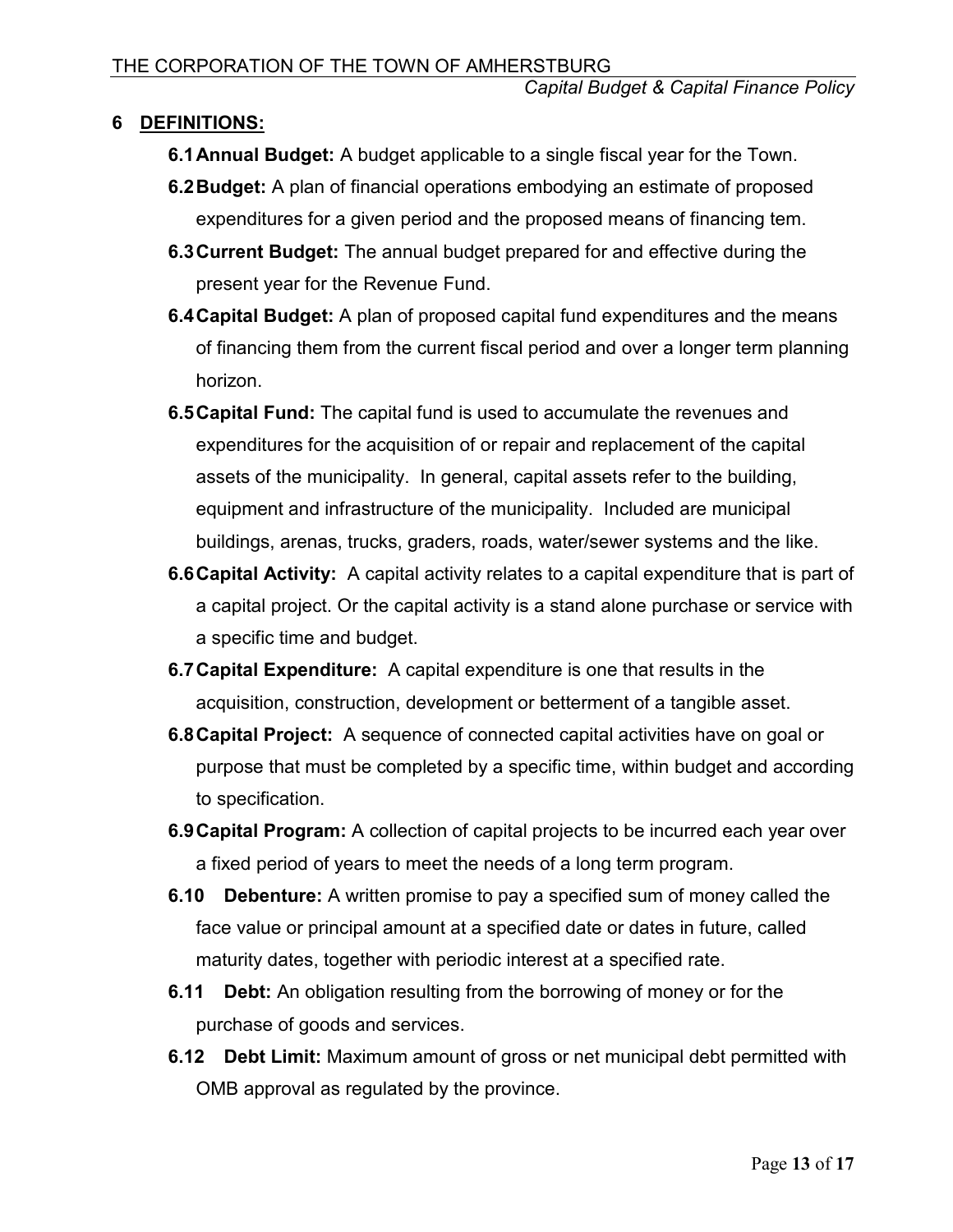- **6.13 Debt Charges:** Annual charges required to service the long term debt of the Town including the amount for principal repayments, interest due within the year, and required sinking fund contributions.
- **6.14 Debt Term:** The borrowing term of all long-term debt incurred by the Town equal to or less than the estimated life of the assets being financed.
- **6.15 Debt Retirement:** Long-term debt is retired at final maturity through serial retirements.
- **6.16 Fund:** An independent fiscal and accounting entity with a self balancing set of accounts segregated for the purpose of carrying on specific activities. There are three funds; the Revenue Fund, Capital Fund and the Reserve Fund.
- **6.17 Pay-As-You-Go:** The term is used to describe the financial policy whereby capital outlays are financed from current revenues and/or reserves rather than debt.
- **6.18 Reserve Fund:** Reserve funds are those funds that have been set aside either by a by-law of the council or by a requirement of provincial legislation to meet a future event. As a result, reserve funds are either "permissive" being those set up by council or "regulatory" being those set up by virtue of a requirement of a provincial statute.
- **6.19 Revenue Fund (Current or Operating Fund):** The revenue fund is the principal fund, found in all municipalities. This is the fund into which the main sources of financing available to the municipality are recorded. Taxation revenue, grants, interest earned on investments, service charges, licenses and permits are all recorded in this fund. It is also the fund that records disbursements for the everyday operating expenditures of the Town.

# **7 APPENDICES:**

- **7.1**Capital Issue Paper
- **7.2**Five-Year Capital Projection
- **7.3**Work-in-Progress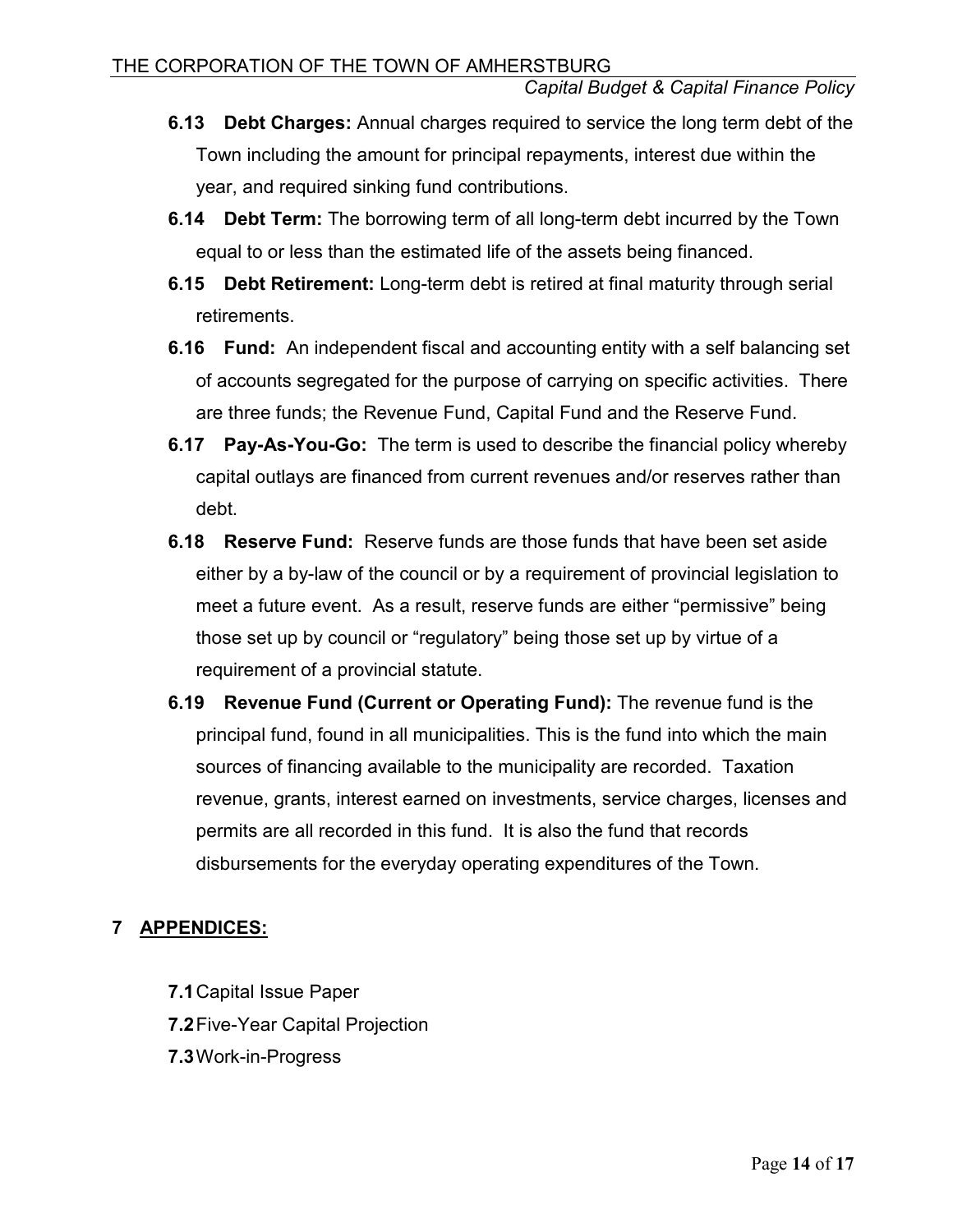## THE CORPORATION OF THE TOWN OF AMHERSTBURG *Capital Budget & Finance Policy*

#### **APPENDIX 1**

TOWN OF AMHERSTBURG

ISSUE PAPER FOR CAPITAL PROPOSAL

| <b>DESCRIPTION:</b> | <b>REQUESTED BY:</b> |  |
|---------------------|----------------------|--|
| DATE OF REQUEST:    | DEPARTMENT:          |  |

#### **PART 1 - ESTIMATED COSTS OF PROPOSED PROJECT**

INITIAL COSTS SUBSEQUENT COSTS

| <b>DATE</b> | <b>DATES</b> | <b>AMOUNTS</b> | <b>DESCRIPTION</b> | <b>DATES</b> | <b>AMOUNTS</b> |
|-------------|--------------|----------------|--------------------|--------------|----------------|
|             |              |                |                    |              |                |
|             |              |                |                    |              |                |
|             |              |                |                    |              |                |
|             |              |                |                    |              |                |
|             |              |                |                    |              |                |
|             |              |                |                    |              |                |
|             |              |                |                    |              |                |
|             |              |                |                    |              |                |

#### **PART 2 - ESTIMATED SAVINGS OR BENEFITS FROM THE PROPOSAL**

| <b>DATE</b> | <b>DESCRIPTION</b> | <b>AMOUNTS</b> |
|-------------|--------------------|----------------|
|             |                    |                |
|             |                    |                |
|             |                    |                |
|             |                    |                |
|             |                    |                |
|             |                    |                |
|             |                    |                |
|             |                    |                |
|             |                    |                |

#### **PART 3 - ACCOUNTING/FINANCIAL ANALYSIS OF PROPOSAL**

| <b>RESULTS OF ANALYSIS</b> | EXPLANATION |  |  |
|----------------------------|-------------|--|--|
|                            |             |  |  |
|                            |             |  |  |
|                            |             |  |  |
|                            |             |  |  |

#### **PART 4 - RECOMMENDATION/DECISION**

| Signature                              | Date | Approval (Y or N) | Comments |
|----------------------------------------|------|-------------------|----------|
|                                        |      |                   |          |
|                                        |      |                   |          |
| Department Head                        |      |                   |          |
|                                        |      |                   |          |
|                                        |      |                   |          |
| <b>Budget Committee Representative</b> |      |                   |          |
|                                        |      |                   |          |
|                                        |      |                   |          |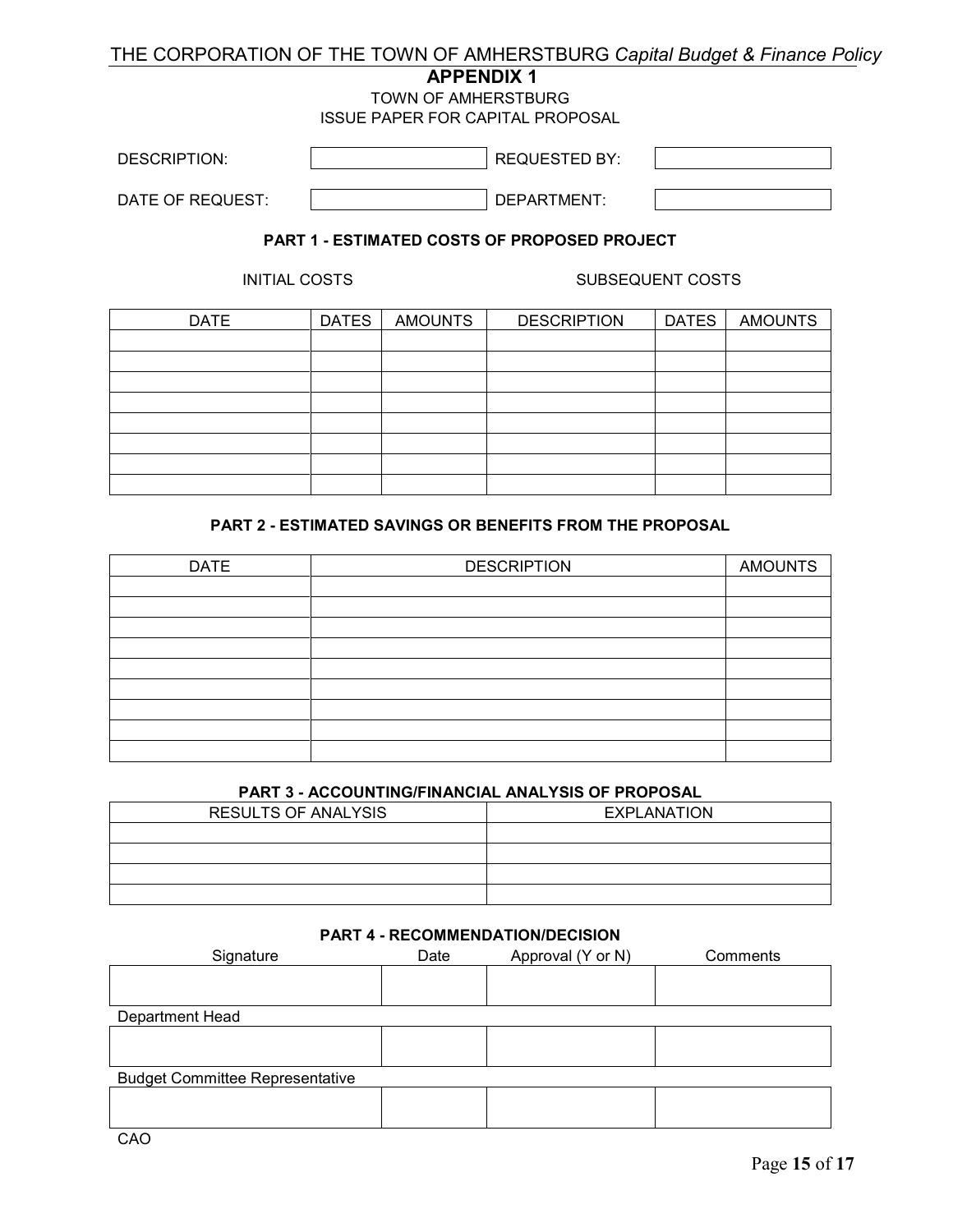#### THE CORPORATION OF THE TOWN OF AMHERSTBURG *Capital Budget & Finance Policy*

#### **APPENDIX 2 TOWN OF AMHERSTBURG FIVE-YEAR CAPITAL BUDGET**

| PREPARED BY:                              |      |      | DEPARTMENT:       |          |            |                                                    |
|-------------------------------------------|------|------|-------------------|----------|------------|----------------------------------------------------|
| DATE:                                     |      |      | STATUS:           |          |            |                                                    |
|                                           |      |      |                   | Approved | Unapproved |                                                    |
| <b>DESCRIPTION</b>                        | 2009 | 2010 | 2011              | 2012     | 2013       | <b>JUSTIFICATION &amp;</b><br>SOURCES OF FINANCING |
| Major Repairs                             |      |      |                   |          |            |                                                    |
|                                           |      |      |                   |          |            |                                                    |
| Vehicles                                  |      |      |                   |          |            |                                                    |
|                                           |      |      |                   |          |            |                                                    |
| Equipment                                 |      |      |                   |          |            |                                                    |
|                                           |      |      |                   |          |            |                                                    |
|                                           |      |      |                   |          |            |                                                    |
| Other                                     |      |      |                   |          |            |                                                    |
|                                           |      |      |                   |          |            |                                                    |
| Signature                                 |      | Date | Approval (Y or N) |          | Comments   |                                                    |
|                                           |      |      |                   |          |            |                                                    |
| Department Head                           |      |      |                   |          |            |                                                    |
|                                           |      |      |                   |          |            |                                                    |
| <b>Budget Committee</b><br>Representative |      |      |                   |          |            |                                                    |
|                                           |      |      |                   |          |            |                                                    |